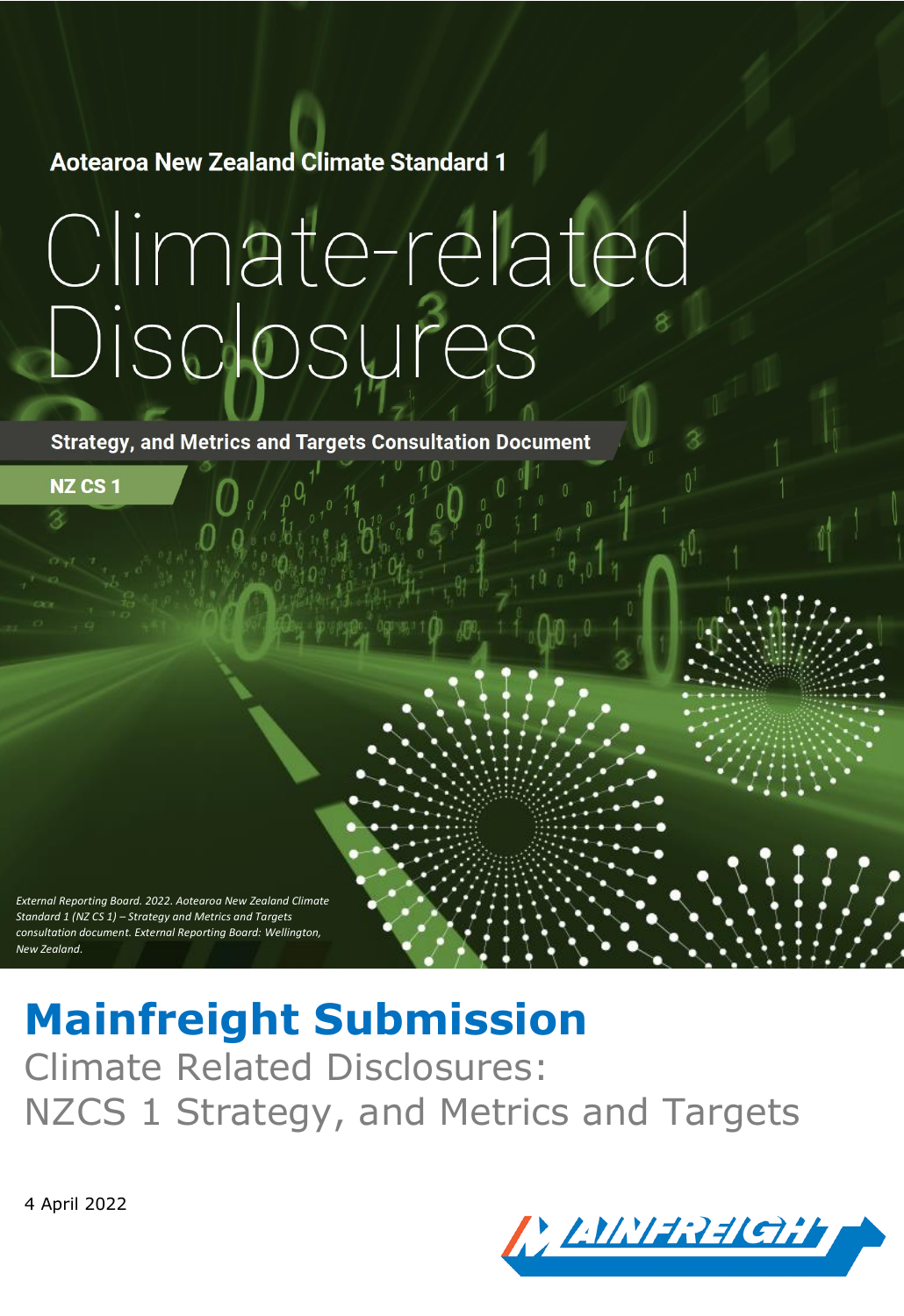## **Mainfreight General Comments**

Our concern with this recent standards document is the significant pivot to extensive financial metric and impact disclosures beyond what is likely practical and useful particularly for non-financial services CREs.

A cited observation from the TCFD under section 6.5.2 (referencing [this](https://assets.bbhub.io/company/sites/60/2021/08/Summary-of-June-2021-Public-Consultation.pdf) work piece from TCFD) looks to have heavily influenced many of the disclosure requirements in this document.

In particular that observation stated "users rate disclosure of financial impacts as very useful…only 20% of preparers disclose such impacts".

The dependency on this statement for much of the disclosures listed is particularly problematic for nonfinancial services CREs for 2 main reasons:

#### **Bank size fits all?**

Of the respondents in that TCFD research **only 10% were Non-Financial Companies** which is in line with much of TCFD's history**.** The financial services slant is not all that significant as a voluntary standard but that changes when the application of the standard is mandatory.

It will likely require non-financial CREs to think and act more like a bank. This could be both intrusive and burdensome without contributing to the goals of the TCFD or Mandatory Climate Related Financial Disclosures. It will also make the standard far less obtainable and appealing for smaller businesses to pursue on a voluntary basis preventing more widespread adoption and broader comparability across these disclosures.

We would recommend a softening of the language around financial impacts and metrics and perhaps a difference in guidance for financial and non-financial CREs.

#### **Numbers in an account vs numbers in the Supply Chain**

Referring to the TCFD statement, the perspective of users as to what is 'useful' would assume some degree of validity in the financial impacts disclosed.

For a financial services company predicting financial impacts could be relatively straight forward, a portfolio can be split into different categories based on industry, region etc. The value of that particular category can then be weighted up or down relative to certain scenarios.

From a non-financial services perspective the predictive value in such long range forecasts could well be negligible. For instance if we look at common business forecasting; a highly developed field, typically done for the immediate period ahead and for relatively short time frames…. are notoriously bad at predicting actual outcomes.

So it seems highly optimistic that repurposing the forecasting pursuit to a field business knows little about, and for terms; decades in the future, will yield anything of much value. Supposing it did the calculation and assumptions will likely be near on impossible for any assurance practitioner to verify.

That is not to say we oppose financial metrics or consideration to financial impacts within disclosures. However we feel more work is required to better include non-financial service businesses in the scope of these disclosures.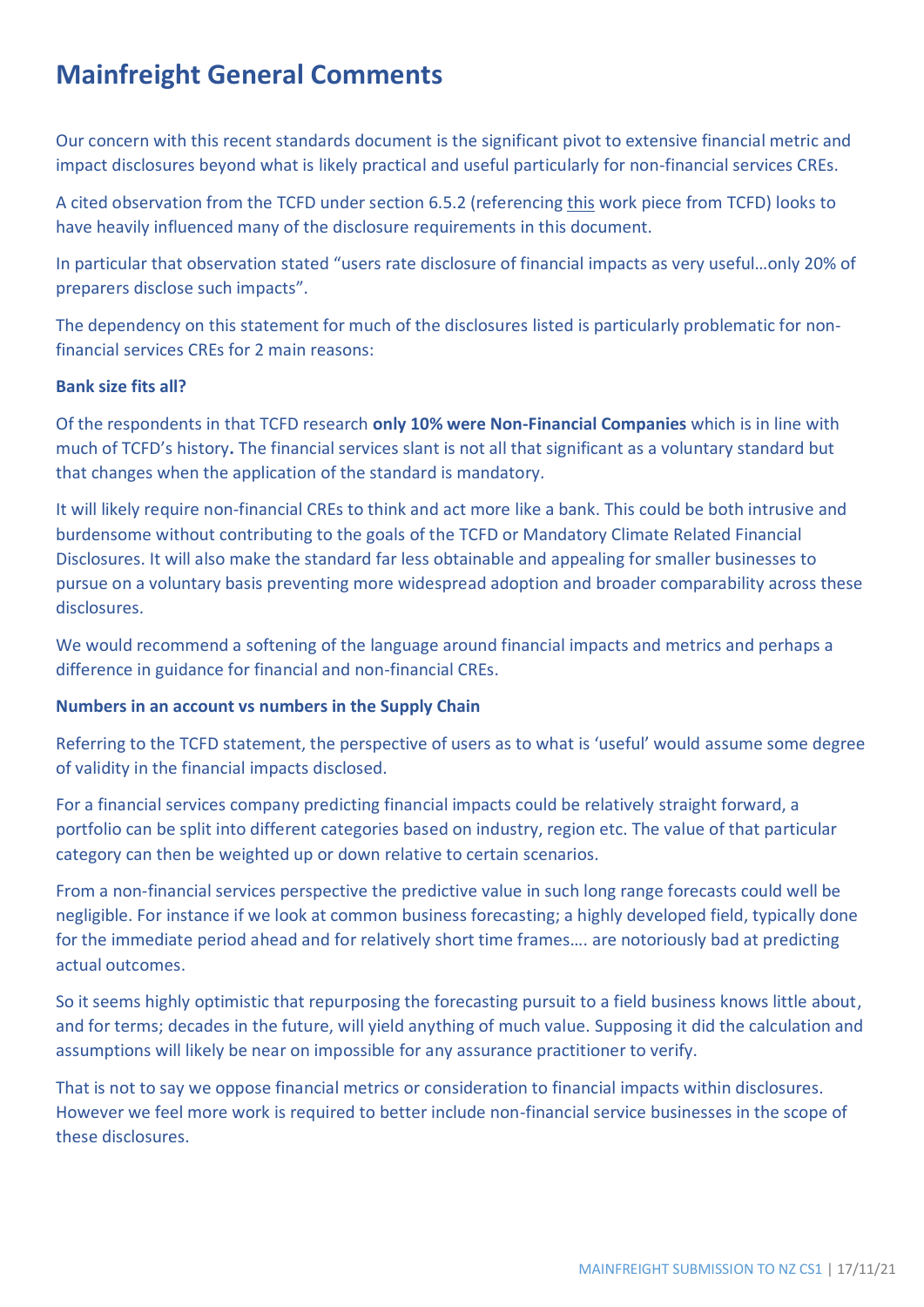## **XRB Summary of questions**

#### **1) Do you think the proposed Strategy section of NZ CS 1 meets primary user needs?**

a) Do you think that the information in this section of the standard will provide information that is useful to primary users for decision making? If not, please explain why not and identify any alternative proposals.

*As above we feel the current financial impact and metrics will be challenging to apply in a meaningful and comparable way across non-financial service businesses.*

b) Do you consider that this section of the standard is clear and unambiguous in terms of the information to be disclosed? If not, how could clarity be improved?

*In particular we find reference to actual financial impacts of climate related risks and opportunities ambiguous if not directly contradictory. 'Actual' by XRB's own definition (6.2) refers to impacts that have already occurred however most common definitions of risks, risk management and opportunities reflect that these have not occurred (not yet occurred). Interestingly XRB have a specific section in reference to this (6.5.2) however this does not appear to be applied in Strategy disclosures 5.b and 5.c.*

c) Do you consider that this section of the standard is adequately comprehensive and achieves the right balance between prescriptiveness and principles based disclosures? If not, what should be removed or added to achieve a better balance?

*No, as above we feel financial impacts and the relationship to potential risks and opportunities needs further clarification.*

#### **2) Do you agree that a standalone disclosure describing the entity's business model and strategy is necessary? Why or why not?**

*No, this information is already required in a GHG report and typically included within an annual report both of which should be closely linked to these disclosures. However given that the information is likely already published there is minimal burden in repeating this content here if it is helpful to primary users.*

**3) Do you agree that we should not prescribe which global mean temperature increase scenario(s) should be used to explore higher physical risk scenarios (such as 2.7°C and/or 3.3°C or by using Representative Concentration Pathways (RCP) such as RCP4.5 or 6), but rather leave this more open by requiring a 'greater than 2°C scenario'? Why or why not?**

*Yes.*

**4) We do not require transition plans to be tied to any particular target such as net zero and/or 1.5°C, but that entities will be free to disclose this if they have done so. Do you agree? Why or why not?**

*Yes.*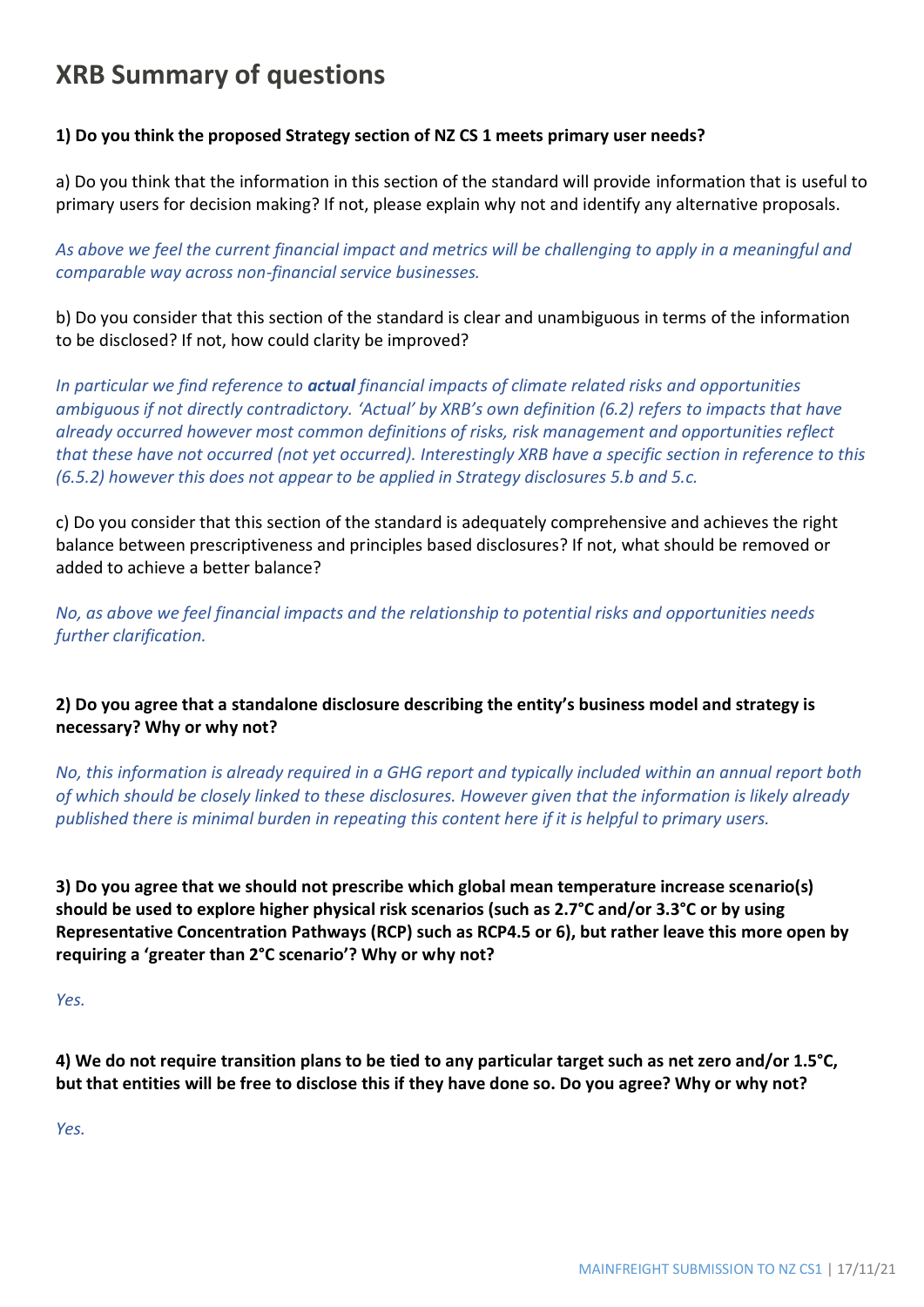#### **5) Do you have any views on the defined terms as they are currently proposed?**

*Minor suggestion, 'resilience' is not in itself climate specific. Either drop 'climate-related' from the first line of the definition or alter the definition name to include the context of climate.* 

#### **6) The XRB has identified adoption provisions for some of the specific disclosures in NZ CS 1:**

a) Do you agree with the proposed first-time adoption provisions? Why or why not?

*Neutral, subject to softening of financial metrics especially quantitative.*

b) In your view, is first-time adoption relief needed for any of the other disclosure requirements? Please specify the disclosure and provide a reason.

*No.*

c) If you are requesting further first-time adoption relief, what information would you be able to provide in the interim?

*NA.*

#### **7) Do you think the proposed Metrics and Targets section of NZ CS 1 meets primary user needs?**

a) Do you think that the information in this section of the standard will provide information that is useful to primary users for decision making? If not, please explain why not and identify any alternative proposals.

*Largely no, for non-financial services businesses as discussed above. The validity of disclosures 4.c. through 4.h are questionable relative to the burden they will impose on CREs in their current form.*

*A more general assessment of transition risks, physical risks and opportunities could be addressed possibly on an industry specific basis.*

*4a and 4b; we support and also welcome the gross emissions perspective.*

b) Do you consider that this section of the standard is clear and unambiguous in terms of the information to be disclosed? If not, how could clarity be improved?

*Yes.*

c) Do you consider that this section of the standard is adequately comprehensive and achieves the right balance between prescriptiveness and principles based disclosures? If not, what should be removed

or added to achieve a better balance?

*No, reference to the financial metrics should be softened.*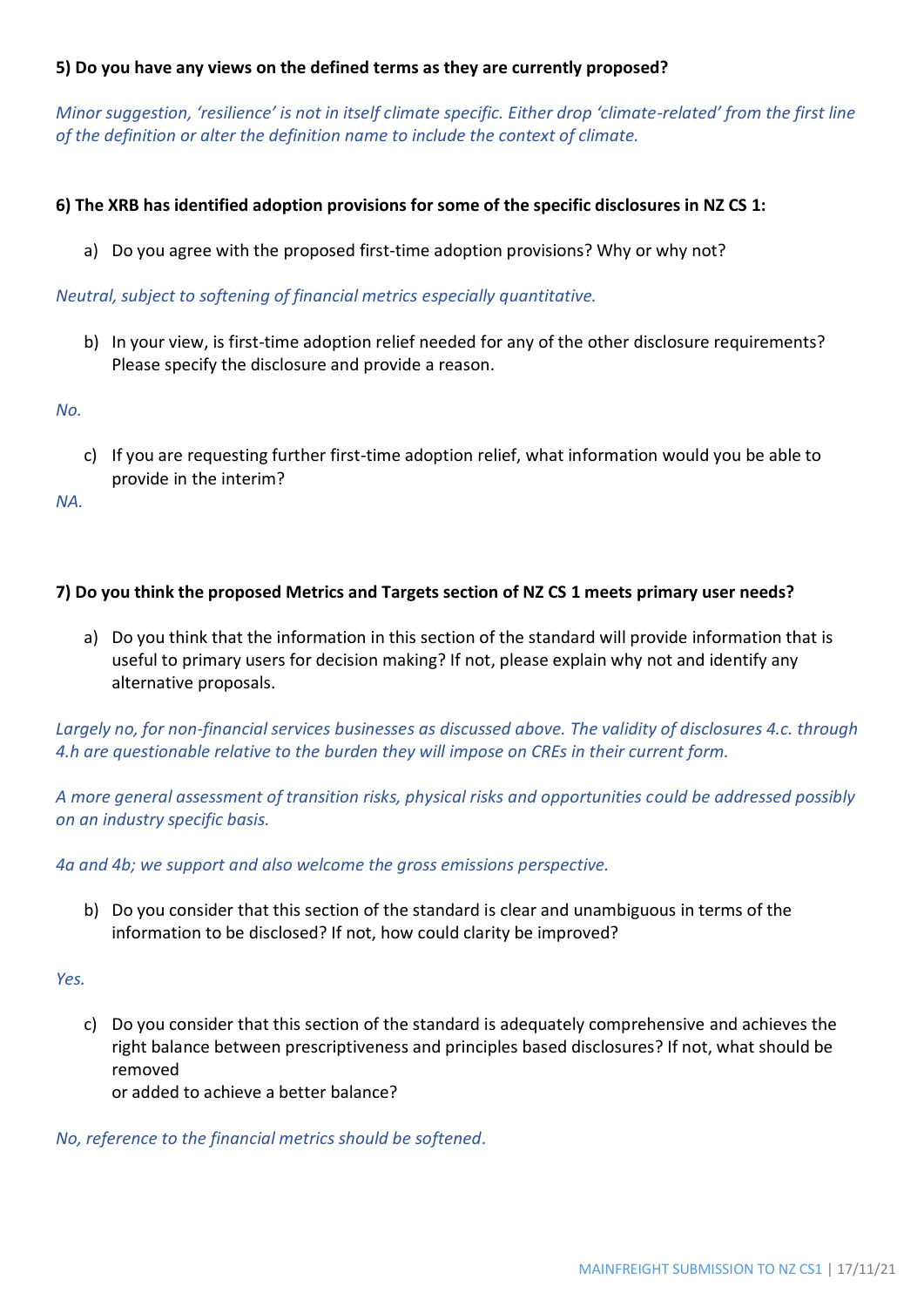**8) We have not specified industry-specific metrics. The guidance will direct preparers where to look for industry-specific metrics. Do you believe this is reasonable or do you believe we should include a list of required metrics by industry? If so, do you believe we should use the TCFD recommendations or follow the TRWG prototype?**

*Yes this is a reasonable approach.*

**9) We will require disclosure of scope 3 value chain emissions as part of this standard. Are there areas (particularly in your scope 3 value chain) where there are impediments to measuring at present? If so, what are these areas and when do you think it might be possible to measure these areas?**

*No issue, we strongly agree with the inclusion of value chain emissions.* 

*Although scope 3 can undoubtedly be more complex to gather, use of conservative assumptions until such time as the data or calculation can be improved ensures that the emissions source is accounted for and provides an incentive to improve the collection and calculation process.*

**10) Paragraphs 8, 9 and 10 contain specific requirements relating to the disclosure of GHG emissions to facilitate the conduct of assurance engagements in line with the requirement of section 461ZH of the Financial Markets Conduct Act. Do you have any observations or concerns about these proposed requirements?**

*We agree with the proposed requirements.*

*One suggestion is that an explanation of (gross) reductions/increases year on year or against a base year could be required (in line with ISO 14064). The risk is that intensity metrics will receive all the focus and the narrative behind gross emissions changes (particularly increases) may be washed over.* 

#### **11) Do you have any views on the defined terms as they are currently proposed?**

*No.*

#### **12) The XRB has proposed not providing first-time adoption provisions for the Metrics and Targets section of NZ CS 1. Do you agree? Why or why not?**

*It appears there is a provision under 7.3 referring to comparative data. It has no requirement for comparative data in the first year but requires 2 years of comparative data along with the current period metric in year 2. This doesn't make much sense, either require 1 year of comparative data in year 1 and 2 years in year 2 or require none in year 1, 1 year of comparative data in year 2 and 2 years of comparative data in year 3 onwards.*

#### **13) The XRB proposes that the minimum level of assurance for GHG emissions be set at limited assurance. Do you agree?**

*Yes, but would like to see a commitment to review this with an aim towards reasonable assurance in the future.*